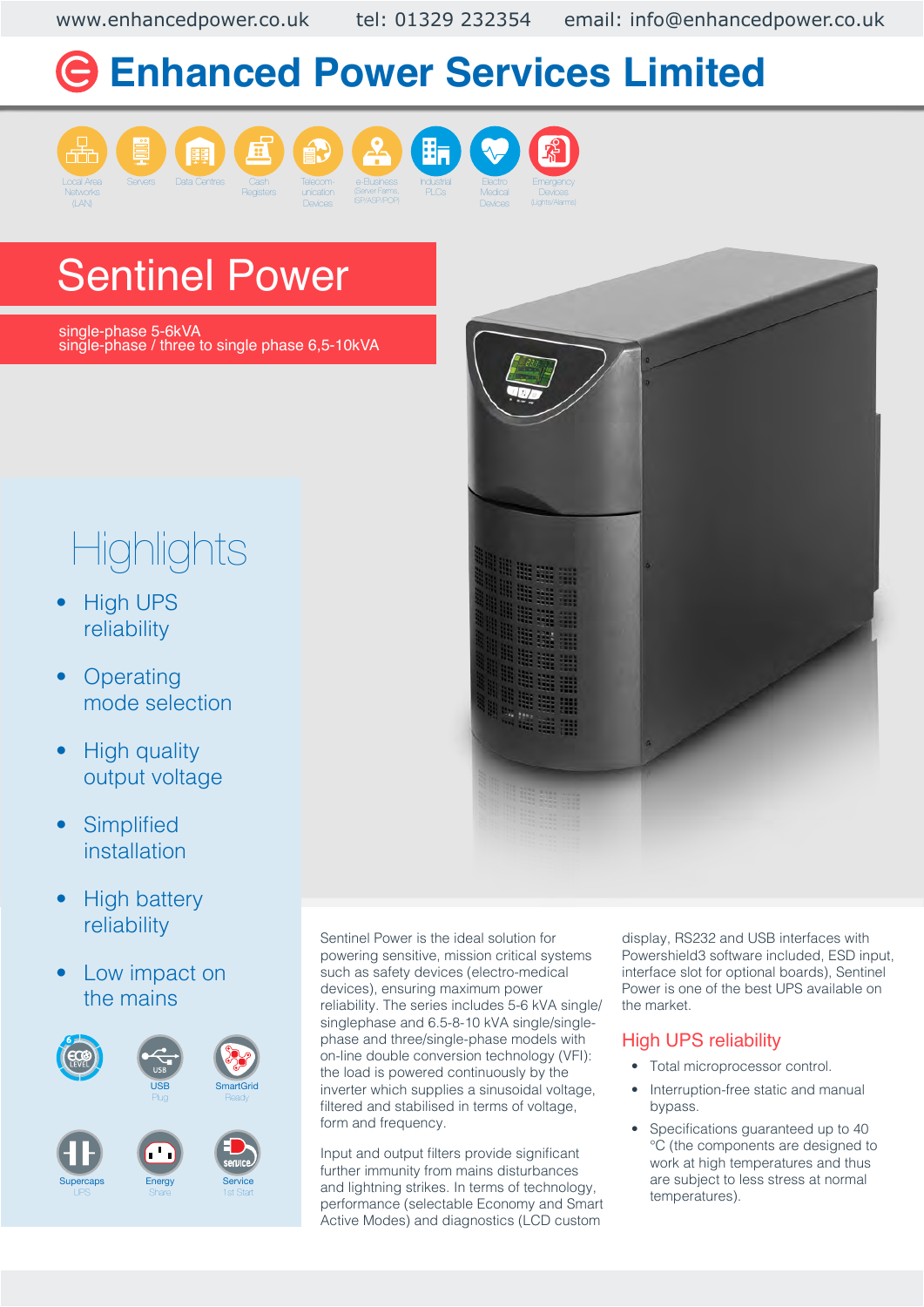#### Operating mode selection

The operating mode can be programmed via software or manually via the front display panel.

- On line.
- Economy Mode: to increase efficiency (up to to 98%), allows for the selection of Line Interactive technology (VI) to power low priority loads from the mains supply.
- Smart Active: the UPS automatically decides upon the operating mode (VI or VFI) based on the quality of the mains power supply.
- Emergency: the UPS can be selected to function only when the mains power supply fails (emergency only mode).
- Frequency converter operation (50 or 60
- $Hz$ ).

#### High quality output voltage

- Even with non-linear loads (IT loads with a crest factor of up to 3:1).
- High short circuit current on bypass.
- High overload capacity: 150% by inverter (even with mains failure).
- Filtered, stabilised and reliable voltage (double conversion on-line technology - VFI compliant with EN62040-3), with filters for the suppression of atmospheric disturbances.
- Power factor correction: UPS input power factor close to 1 and sinusoidal current uptake.

#### Simplified installation

- UPS can be installed on a single-phase or three-phase distribution network
- Output terminal board + 2 IEC sockets for powering local consumers (computers, modems, etc.)
- Simplified positioning (built-in castors).

#### High battery reliability

- Automatic and manual battery test
- Reduced ripple component (detrimental to the batteries) using a low ripple current discharge (LCRD) system
- Unlimited extendible runtime using matching Battery Boxes
- The batteries do not cut in during mains failures of <40 ms (high hold up time) or when the input supply is between 84 V to 276 V.

#### Energy-share

Two 10 A configurable IEC output sockets allow for runtime optimisation by programming the switching off of low priority loads on mains failure; alternatively, emergency loads that are normally not powered when mains is present can be activated.

#### Low impact on the mains

• Sinusoidal uptake of input current on singlephase/ single-phase series.

#### Other features

- Advanced diagnostics: status, measurements and alarms available on custom LCD display
- Low noise (<40 dBA): can be installed in any environment thanks to its high frequency switching inverter and PWM load-dependent digitally controlled fan (>20 kHz, value above audible range)
- Auto restart (automatic when mains supply is restored, programmable via software or display panel)
- Emergency function: the UPS can be selected to function only when the mains power supply fails (emergency lights)
- Back-feed protection standard: to prevent energy from being fed back to the network
- UPS digital updating (flash upgradeable).

#### Advanced communications

- Compatible with Riello UPS TeleNetGuard remote monitoring
- Advanced multi-platform communications for all operating



systems and network environments: PowerShield3 monitoring and shutdown software for Windows operating systems 8, 7, 2008, Vista, 2003, XP, Linux, Mac OS X, Sun Solaris, Linux, VMWare ESX and other Unix operating systems

- RS232 serial port
- Plug and play function
- Slot for installation of communications boards



www.enhancedpower.co.uk tel: 01329 232354 email: info@enhancedpower.co.uk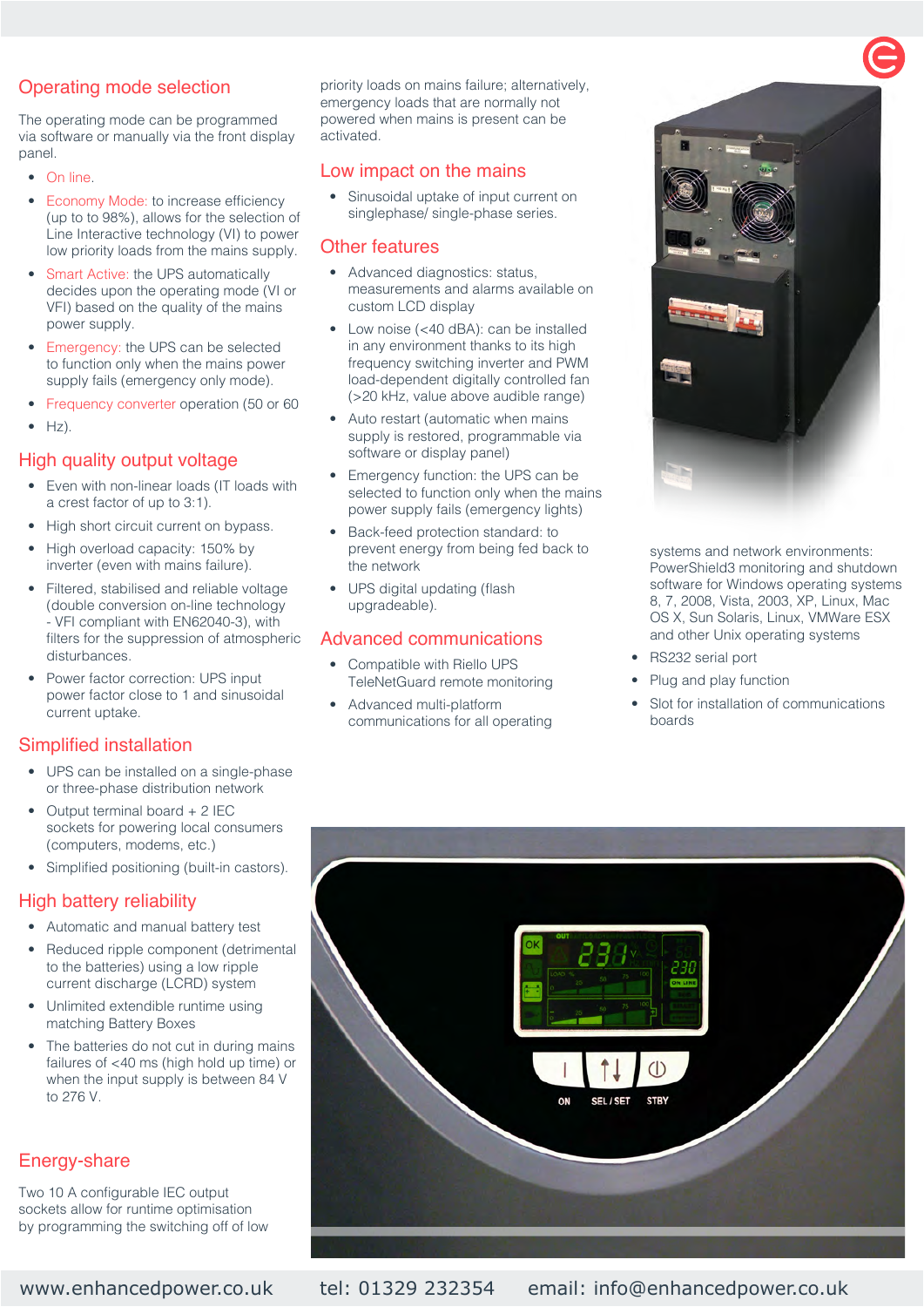#### BATTERY BOX



MODELS BB SPW 240-A3 / BB SPW 240-A6 BC SPW 240-M1/ BC SPW 240-M4



Dimensions (mm)

#### **DETAILS**

#### **SPW 5000 - SPW 6000 SPW 6500 - SPT 8000 - SPW 10000**



#### **OPTIONS**

| PowerSheild            | <b>MULTICOM 372</b>     |
|------------------------|-------------------------|
| PowerNetGuard          | MULTICOM 382            |
|                        | MULTICOM 401            |
| <b>ACCESSORIES</b>     | MULTI <sub>I/O</sub>    |
| <b>NETMAN 101 PLUS</b> | Interface Kit As400     |
| <b>NETMAN 102 PLUS</b> | <b>MULTIPANEL</b>       |
| <b>NETMAN 202 PLUS</b> | Manual Bypass MBB 100 A |
| MULTICOM 301           |                         |
| MULTICOM 302           |                         |
| MULTICOM 351           |                         |

| <b>SOFTWARE</b>    | MULTICOM 352            | PRODUCT ACCESSORIES         |
|--------------------|-------------------------|-----------------------------|
| PowerSheild        | MULTICOM 372            | Isolation transformer modul |
| PowerNetGuard      | MULTICOM 382            | mm/kg: 500 x 400 x 265 / 8  |
|                    | MULTICOM 401            | (only for 5000-6000 VA mo   |
| <b>ACCESSORIES</b> | <b>MULTI I/O</b>        |                             |
| NETMAN 101 PLUS    | Interface Kit As400     |                             |
| NETMAN 102 PLUS    | <b>MULTIPANEL</b>       |                             |
| NETMAN 202 PLUS    | Manual Bypass MBB 100 A |                             |
|                    |                         |                             |

Isolation transformer module (hlp) mm/kg: 500 x 400 x 265 / 80 (only for 5000-6000 VA models)